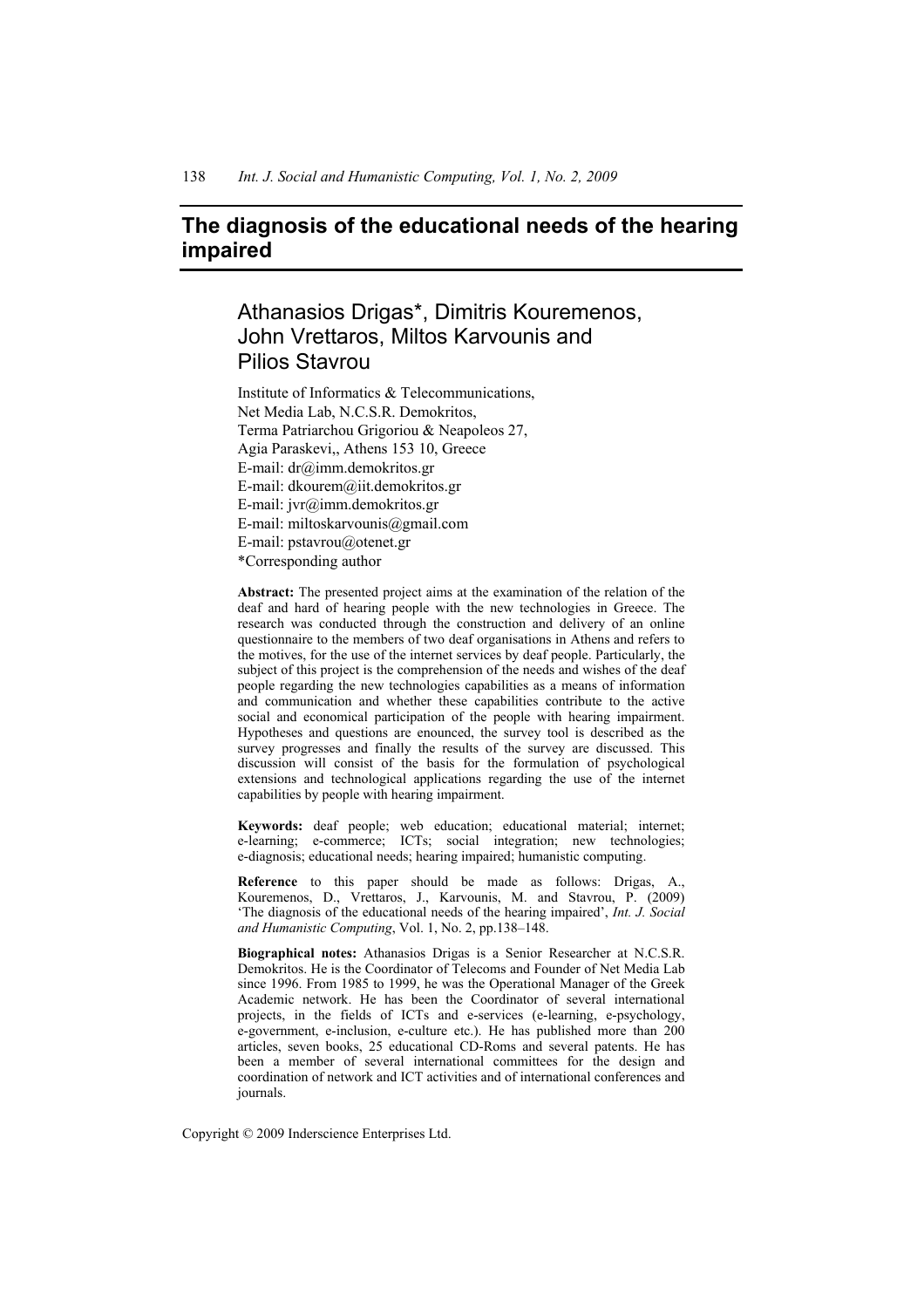Dimitris Kouremenos is an Electrical and Computer Engineer and an Associate of Net Media Lab of N.C.S.R. 'Demokritos' since 1998. His research interests include e-services (e-learning, e-culture, e-government, e-health, e-business, e-commerce etc.) as well as sign language issues in the domain of computer science. He is the Author of ten articles in the domain of computer science.

John Vrettaros is a Project Manager and an Associate of Net Media Lab of N.C.S.R. 'Demokritos' since 2000. His research interests include e-services (e-learning, e-culture, e-government, e-health, e-business, e-commerce, etc.) as well as environmental issues and renewable energy sources. He is the Author of 30 articles in the domain of computer science.

Miltiadis Karvounis is a Lecturer in the School Psychology at the University of Athens. He received his PhD in 2006 from the University of Ioannina, Greece. His research interests include the development of reading and spelling abilities in the Greek and other orthographic systems, the manifestation of dyslexia and other reading disabilities in different orthographic systems and the development of metacognitive skills and their contribution to the development of literacy skills in normal and clinical populations.

Pilios-Dimitris Stavrou is a Psychologist and a Researcher of the Laboratory of Special and Curative Education (LAB.E.SPE.C) of the University of Ioannina. He has a Bachelor in Psychology (University of Athens) and a Master (MSc) in Clinical Psychology.

# **1 Introduction**

People with hearing impairment are exposed as persons, as organised communities in communicational problems, which can be reduced or enhanced due to the brainstorming of information (Kersting, 1997). These people, due to their impairment, cannot manage the communication mediums in their whole, resulting to their anew social relegation, because knowledge and access to information is momentousness in today's society for the social-economical status of each person (Akach and Woodford, 2000).

Internet and its services reduce substantially the differences between hearing people and hard of hearing people, because in this case, information is primarily offered visually and less sonically (Swain and French, 2004). A hard of hearing person can have access to information of the same depth and plurality as a hearing person. WWW is the most manifold and popular service of the internet. It is an in-built platform for the further use of other services of the internet, namely a multimedia service (Sanger, 2006).

The field of information offered through the internet, spreads from text, to image, to audio documents and complex video. The information offered is available in different media presentation forms, as a result of the technological convergence between the content of older communicational mediums (text, image, audio and video). For the people with hearing impairment that is the step for complete access to the information society (Bozinis and Iakovou, 2005; Caldow, 2004).

Various websites have appeared lately, globally, which are contracted and managed by people with hearing impairment These websites concern deaf people and their environment and their content varies, including discussions, press reports, links, social services, communication capabilities, instructions for TV shows with subtitles and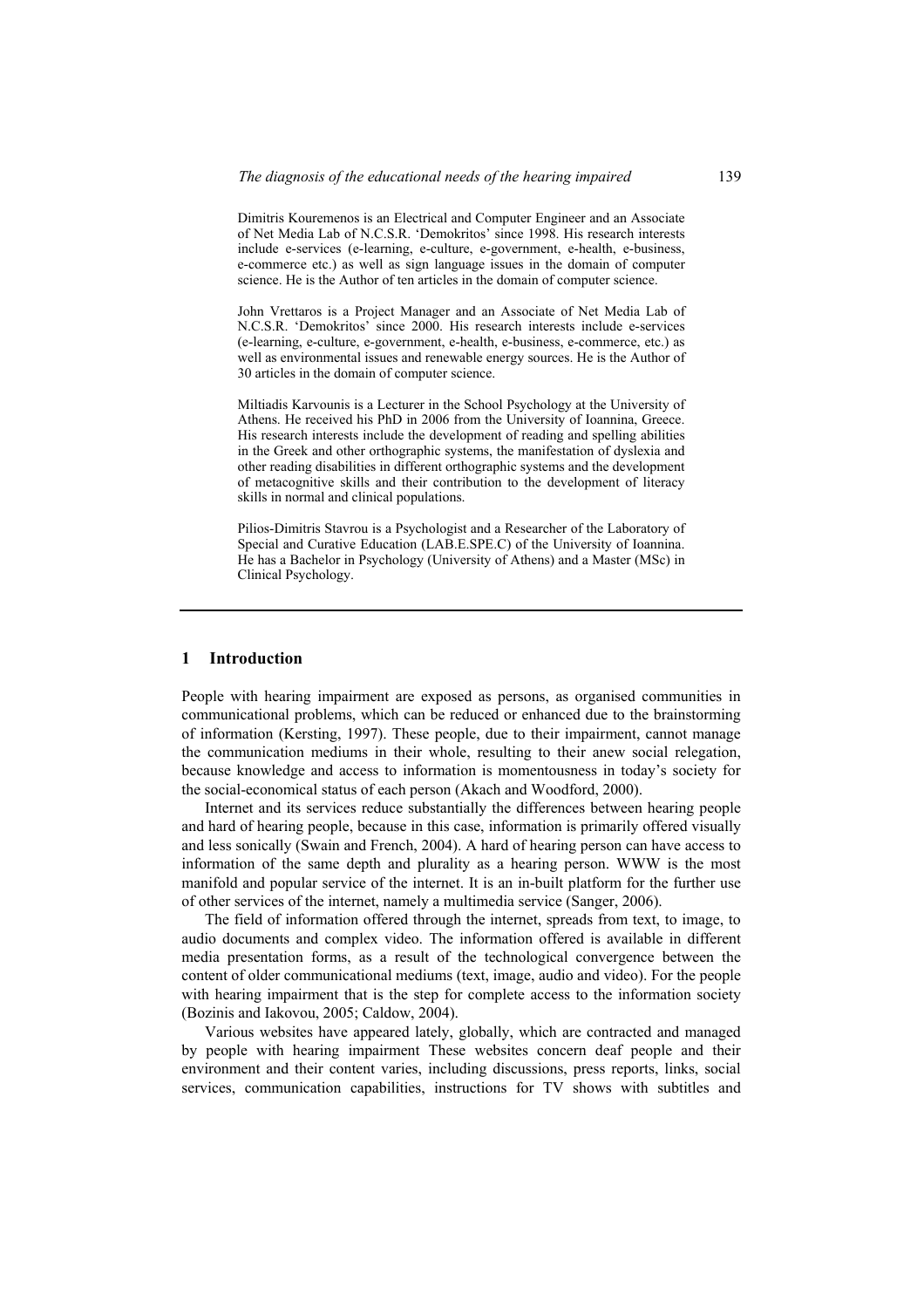researches and scientific papers. One of the most important features of the internet is interactivity.

The user, in addition to the classic communicational mediums, can participate in the information offering its updating and handling, so that the user emerges as a producer and as an information dealer.

The primary target user group are the deaf people who need e-learning tools and educational material for the e-commerce and new technologies sector (Riley and Riley, 2003; Drigas et al., 2004b; Lytras, 2007a; Lytras and Sicilia, 2005). Until very recently, e-learning systems were unavailable to students with hearing impairment. However, the user-friendly multimedia-based telecommunication and information services of the internet can be used as a standard electronic platform to support primarily the main procedures of distance, lifelong and continuing training for the deaf people (Drigas et al., 2004a; Bose, 2004). The set of the communication and information services are adjusted to their special needs via the means of sign language and this is a certain method towards the general improvement of the educational and training services provided for the deaf people (Hughes et al., 2004; Henderson et al., 2005).

The basic objective of the DELFE project (Drigas et al., 2004b) is the support of the equal rights of deaf people for their access and real attendance in the professional training. The final aim is the creation of a passage for these individuals into the new professional fields via their training with specialised knowledge and skills in the use of the continuously developing sectors of e-learning and electronic trade (e-commerce). Specifically, this knowledge and experience will constitute a supply for their lifelong training and education (Twining, 2007).

Specifically, in the sectors of e-learning and e-commerce, an important blossoming in the work market is observed and new places of work in the enterprising sector are continuously created. Consequently, the target group (deaf people) that faces problems of social exclusion and unemployment will have multiple profits from the pilot action of distance and long life training into the new information and knowledge tools and strategies.

# **2 Deaf people and the internet**

The internet has proven to be a boon for people with disabilities. But just as it is important to design buildings with accessibility in mind, the same is true for the internet. Flexibility is the key to accessibility. It is important to keep in mind that people will be using a variety of technologies to access your home page. Keeping your page accessible means keeping such options open in an age of intelligent http/WWW servers, which can query clients about their feature-lists.

It must be mentioned that as in the case of people without hearing impairment, where the majority of the people that do not use the internet capabilities, in deaf people, this reality is more apparent due to the lingual and reading weaknesses of many deaf people.

However, considering the homepages for the deaf people, it is ascertained that a certain percentage is very active in the internet uses, a percentage that consists the statistic population of the present research, according to the questionnaire that was constructed and delivered.

The main research question that was aimed to be clarified though the present research, based on an empirical approach, is how people with deaf impairment can or are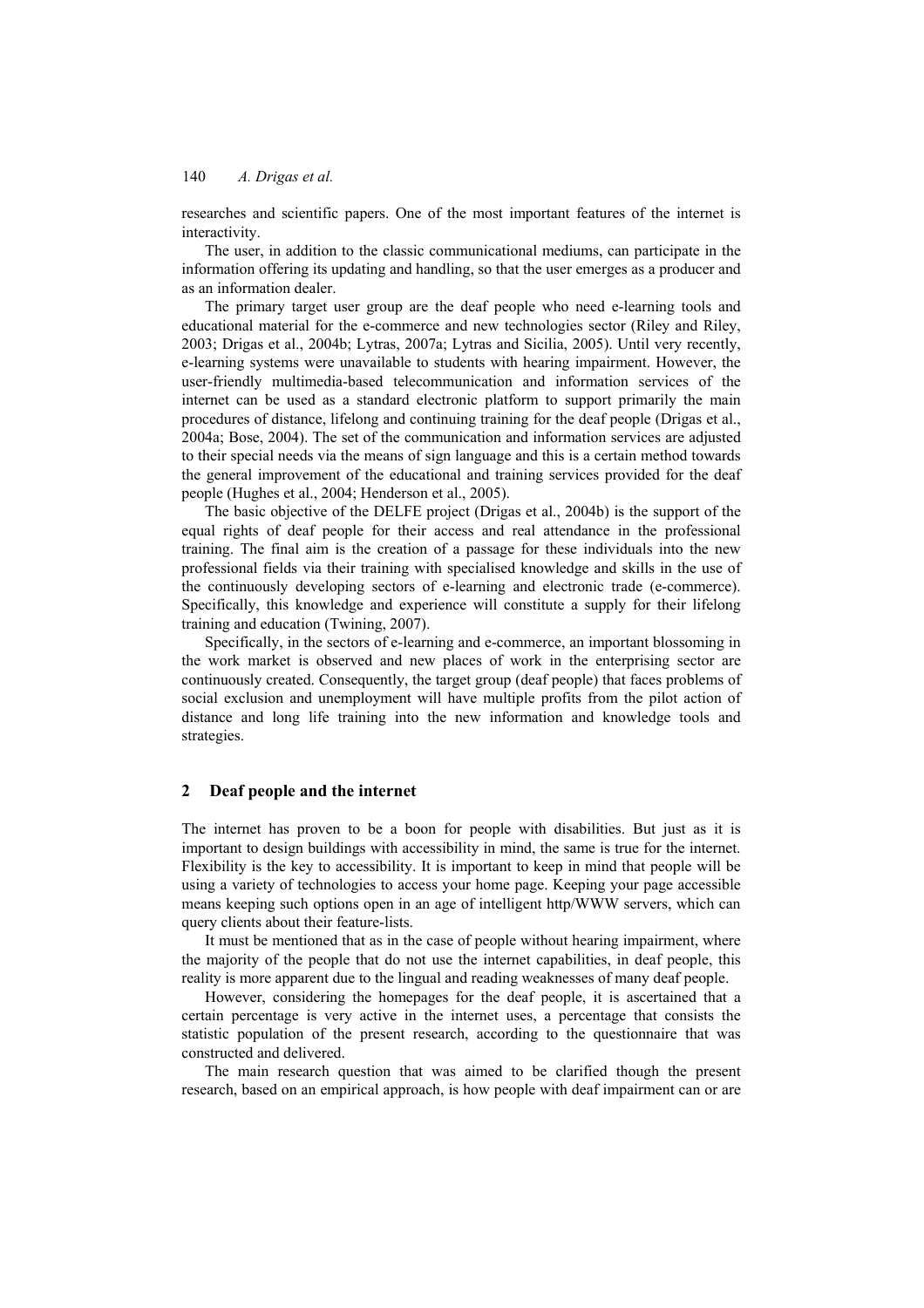willing to manage concepts and capabilities through the internet, such as e-learning, e-commerce and e-government (Lytras, 2007b).

What is more, the relationship between the deaf people and the computer is going to be explored as well as the width, the motives and the character of this relationship. Finally, it is worth to mention that in what concerns the internet and deaf people, there are too few references in the international literature, which approach this concern from another point of view or include the people with hearing impairment (Molla and Al-Jaghoub, 2007).

## **3 Research questions and hypotheses**

As it was mentioned in the previous paragraphs, the internet has one major advantage concerning the deaf people, in addition to the traditional means of communication, because its use serves the need of information as well as the need for their social-economical integration.

The hypotheses that are examined refer to centric theoretic concepts, such as integration, information, internet use and its extensions, such as communication.

Hence, the following hypotheses where structured accompanied by their reasoning, which where set under examination via a questionnaire.

- H1 Deaf people have sufficiently gained competencies for the use of computer and the internet.
- H2 Deaf people do not have the lingual competencies for using the capabilities offered through the internet.
- H3 Deaf people can be informed through the internet about various subjects.
- H4 Deaf people with access to the internet mostly use it as an information source.
- H5 Sign language consists the most opportune way for facilitating deaf people in the use of the internet.
- H6 Deaf people have minimum knowledge of the capabilities and applications of e-learning, e-commerce and e-government.
- H7 Deaf people show special interest in future training in the applications of e-learning, e-commerce and e-government.
- H8 Deaf people believe that the use of new technologies is highly important for their occupational integration and improvement.

## **4 Methodology**

#### *4.1 Participants*

The online questionnaire was filled-in by a representative sample of 53 deaf people anonymously, including 31 women and 22 men, who are members of two of the largest deaf organisations in Athens and internet users.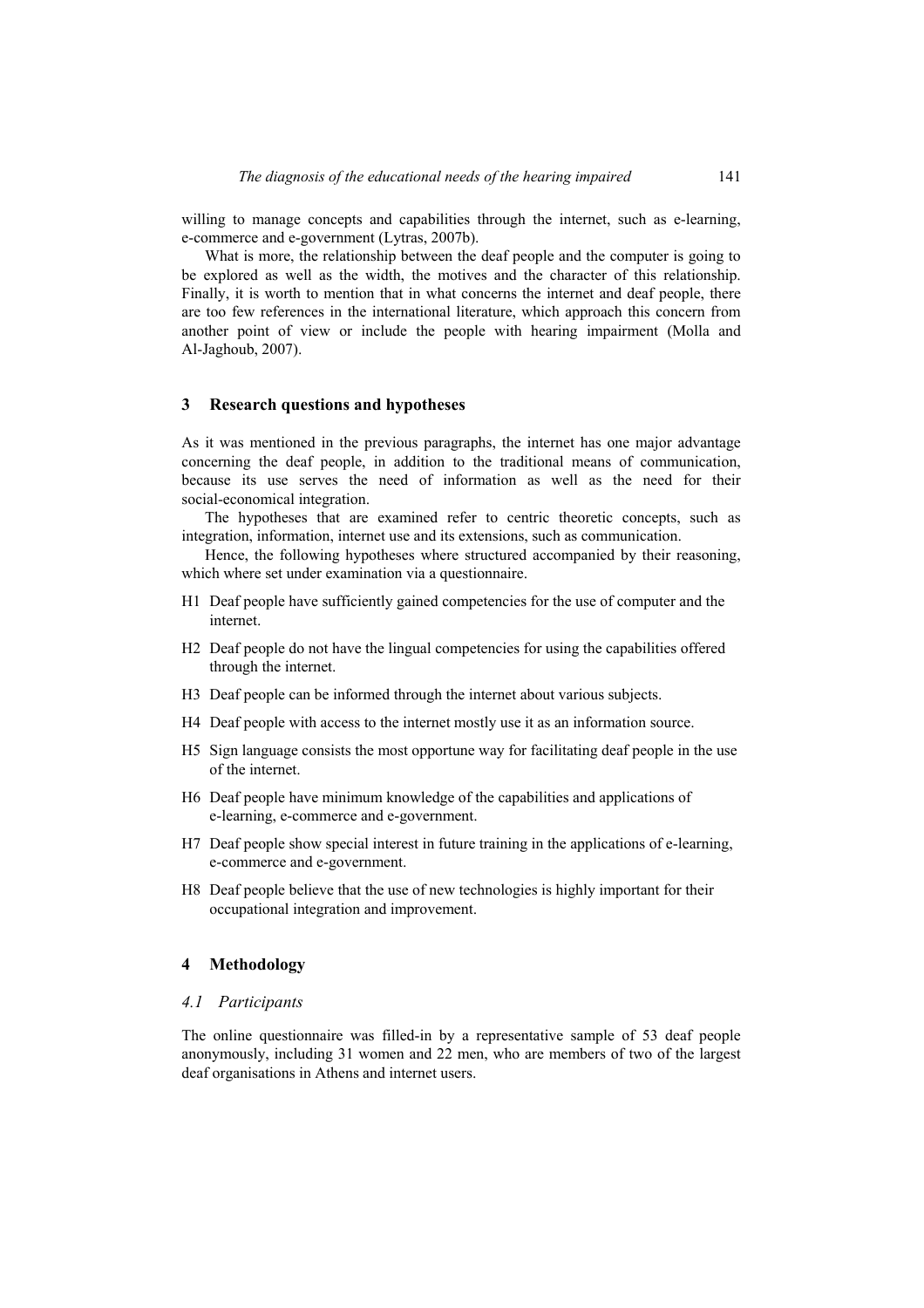In the first page of the questionnaire, it was highlighted that the questions concern only deaf people and not hard of hearing people, in order to define the respondent group from the beginning.

We must not exclude the possibility that the questionnaire was filled-in by other people, a fact that affects not only this survey but all surveys.

The degree of the usage relationship of the internet and the deaf people is hard to detect, because through the internet only the people who use it can be approached.

Before the conduction of the survey there were no statistical data concerning the population of the deaf internet users.

#### *4.2 Instruments*

For the examination of the hypotheses and questions, the written questionnaire method was designated, which is considered more appropriate for the recording of positions and opinions of a large number people, as is the case in this survey. The questionnaire is a well-structured tool of empirical social research, which consists of close and open-ended questions.

## *4.3 The online survey*

The survey was conducted through a questionnaire, which was presented and filled-in at an internet website and which could alternatively be sent by e-mail.

The method of the online questionnaire was chosen based on the purposes of the research approach, which is related with the use of the internet and therefore should be directly referred to the target group, which the deaf users of the internet.

Moreover, the advantages of the online survey regard on the one hand, low cost and on the other, the capability of direct processing of the research data. A disadvantage could be considered the fact that the deaf people consists only a minor percentage of the Greek population, from which comparably only a small part has access and uses the internet services.

#### *4.4 Construction*

In general, the construction of each questionnaire must serve the examined circumstances and must be appropriate for the statistic population that is respondent. Particularly, during the examination of the deaf people, complex and abstruse meanings must be avoided. Therefore, simple, close-ended questions were used and formulated in order to avoid the effect of the deficient lingual and reading capabilities variable in the answers given by the deaf people.

From a database comprising 50 questions, we have chosen, together with a group of experts, 14 simple questions, which were considered appropriate as far as their lingual structure and their notional content were concerned.

In two successive pilot applications on deaf people with similar psychometric elements with the population we are concerned with, improvements were made as well as changes and deletions of certain questions depending on their difficulty and understanding level.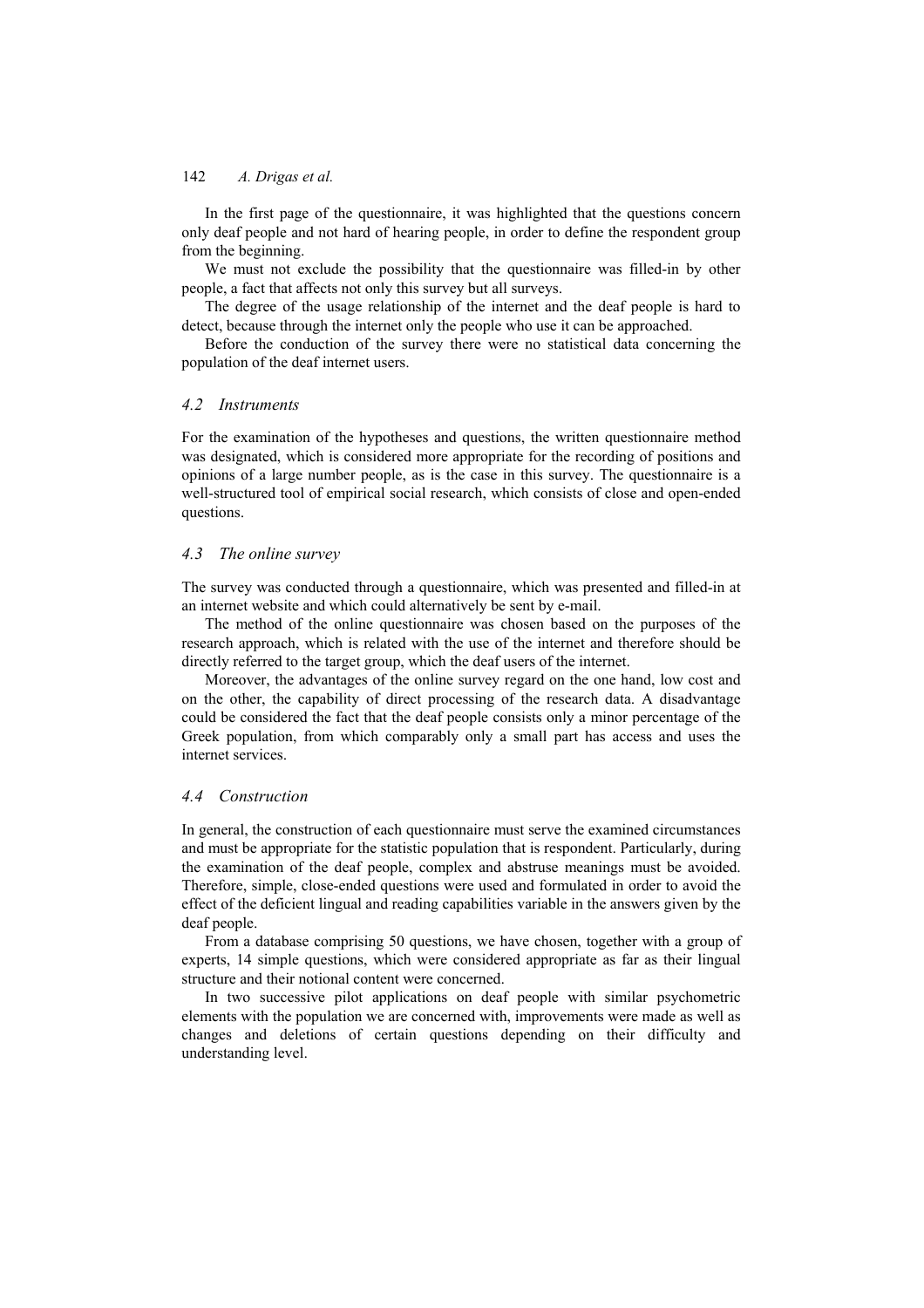# *4.5 The online tool*

For the conduction of the online survey, the N.C.S.R. 'DEMOKRITOS' Research Center developed an online panel site tool (OPST), which consists of a simple series of modules in the application for online research.

# *4.6 Data collection*

The questionnaire was published in the DELFE website. Apart from the online filling in, there was also the alternative choice of sending the questionnaire via e-mail. The online survey took place from March 2005 to September 2005.

#### *4.7 Results*

The data processing was simplified through the used online tool because it comprised the largest part of this process. Moreover, with the help of the online tool, the initial data where enhanced in the SPSS statistic analysis program for further processing.

### *4.8 Statistic elements for the survey sample*

The sample of the research was 53 deaf people [31 women (58%) and 22 men (42%)], which is generally considered a balanced percentage.

The younger deaf people of the sample (16–25 years old) took part in the online survey. This fact enforces the position that the age is a variable of great importance regarding the relationship of the deaf people with the internet. 56% of the sample has attended only a school for the deaf, but a large percentage of the sample has education of a higher level.

The ascertainment that the largest percentage of the deaf people that took part in the survey are unemployed, is explained, partly due to their young age, but is also a clear indication of the difficulties that the deaf people confront in order to gain access to employment.

## **5 Hypotheses discussion**

The hypotheses and research questions must sufficiently satisfy the problematical of the present research, that is, which are the educational needs of the deaf people regarding the internet and its applications.

- H1 The deaf people have sufficiently gained the abilities to use the computer, but in the case of extended and productive use of the internet, they present medium to low ability.
- H2 Deaf people do not have the lingual competencies to use the offered internet capabilities. A large percentage of the sample (34%) does not speak foreign languages, a fact which is an obstacle for their relationship with the new technologies.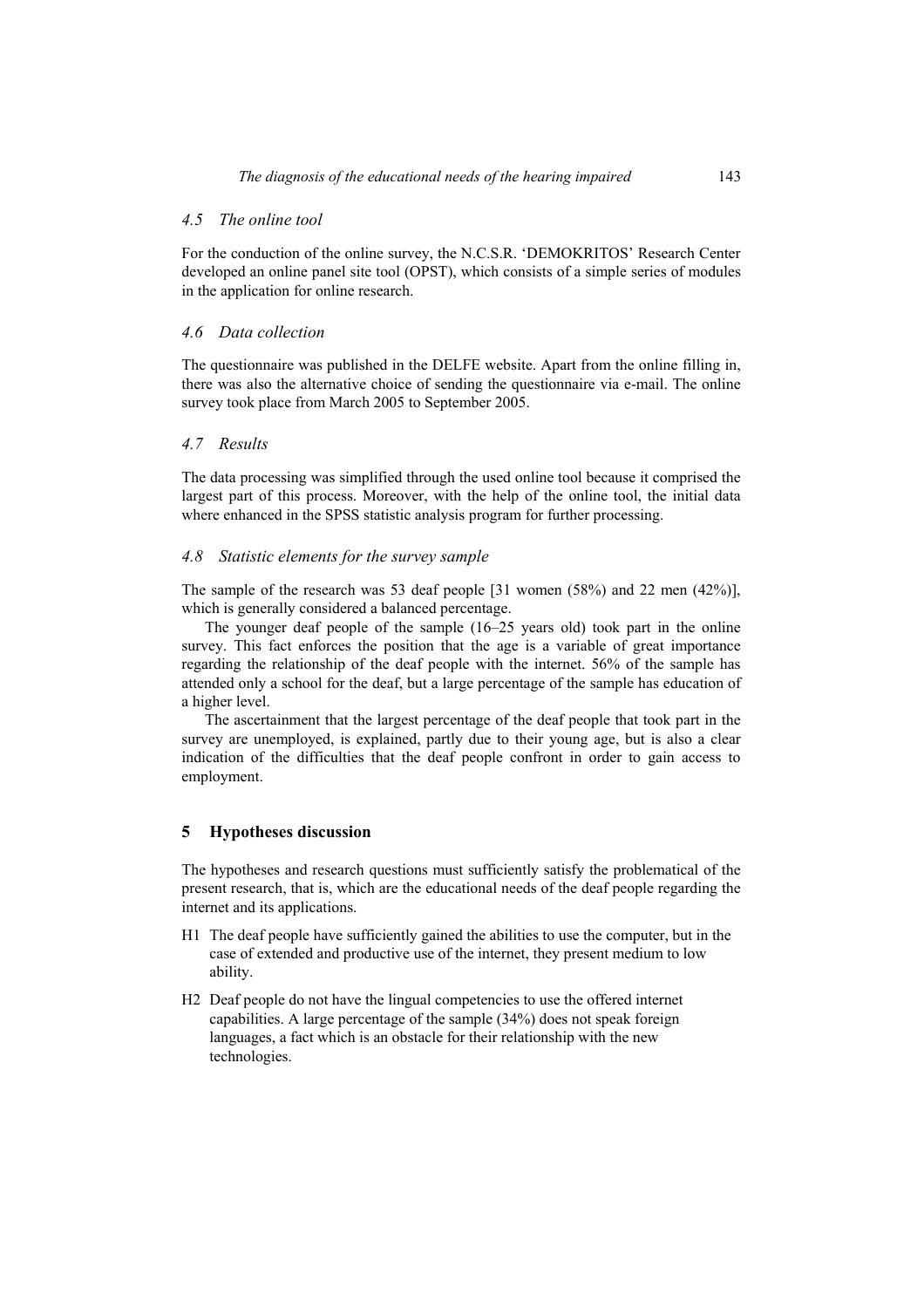- H3 Deaf people can be informed through the internet about various subjects. One can confirm from the graph data that deaf people use the internet services typically. The observation that the internet is chosen as a means for entertainment, probably means that the internet is considered as more attractive compared with television or the written press, where there is no capability of subject presentation either in sign language or with the use of multimedia.
- H4 Deaf people with access to the internet mostly use it as an information source. The results from this graph enhance the above hypothesis. Over 80% of the deaf people of the sample believe that they are more efficiently informed and that they communicate easier and faster with the use of the internet.
- H5 Sign language consists the most opportune way for facilitating deaf people in the use of the internet. The results of the survey confirm that the combination of sign language and multimedia is a very important factor and one that will probably contribute to a more massive use of the internet by the deaf people.
- H6 Deaf people have minimum knowledge of the capabilities and the applications of e-learning, e-commerce and e-government. From the graph data, one can confirm that the difficulties that the people have accessing and using the internet, are the main factors that deaf people cannot comprehend and therefore participate in e-learning, e-commerce or e-government.
- H7 Deaf people show special interest in future training in the applications of e-learning, e-commerce and e-government Whereas, deaf people do not have the knowledge or have not been trained in order to participate in e-learning, e-commerce or e-government, they are willing to be trained in the use of these technological capabilities and their applications in common economical, social and professional aspects.
- H8 Deaf people believe that the use of new technologies is highly important for their occupational integration and improvement. Especially, regarding the professional evolution of the deaf people that use the internet, 70% of the sample believes that these technologies will help them efficiently.

# **6 Conclusions**

As it is mentioned above, the present survey aims to make clear the deaf people's place in society regarding the use of the internet and the new technologies and whether these new technologies can comprise a means for the integration of the deaf people in the social, economical and professional life.

What we know today is that the informing and communication of the deaf people has been improved significantly with the use of the internet. Better communication means greater participation in social life, because through the communication with other people, one can participate in social changes more easily. On the other hand, better informed means understanding and awareness of the surrounding air, ideas, values and the orientation of the society. The extensions and the applications of the internet, which offer an open communicational frame of interaction, allow the deaf people's clean contact with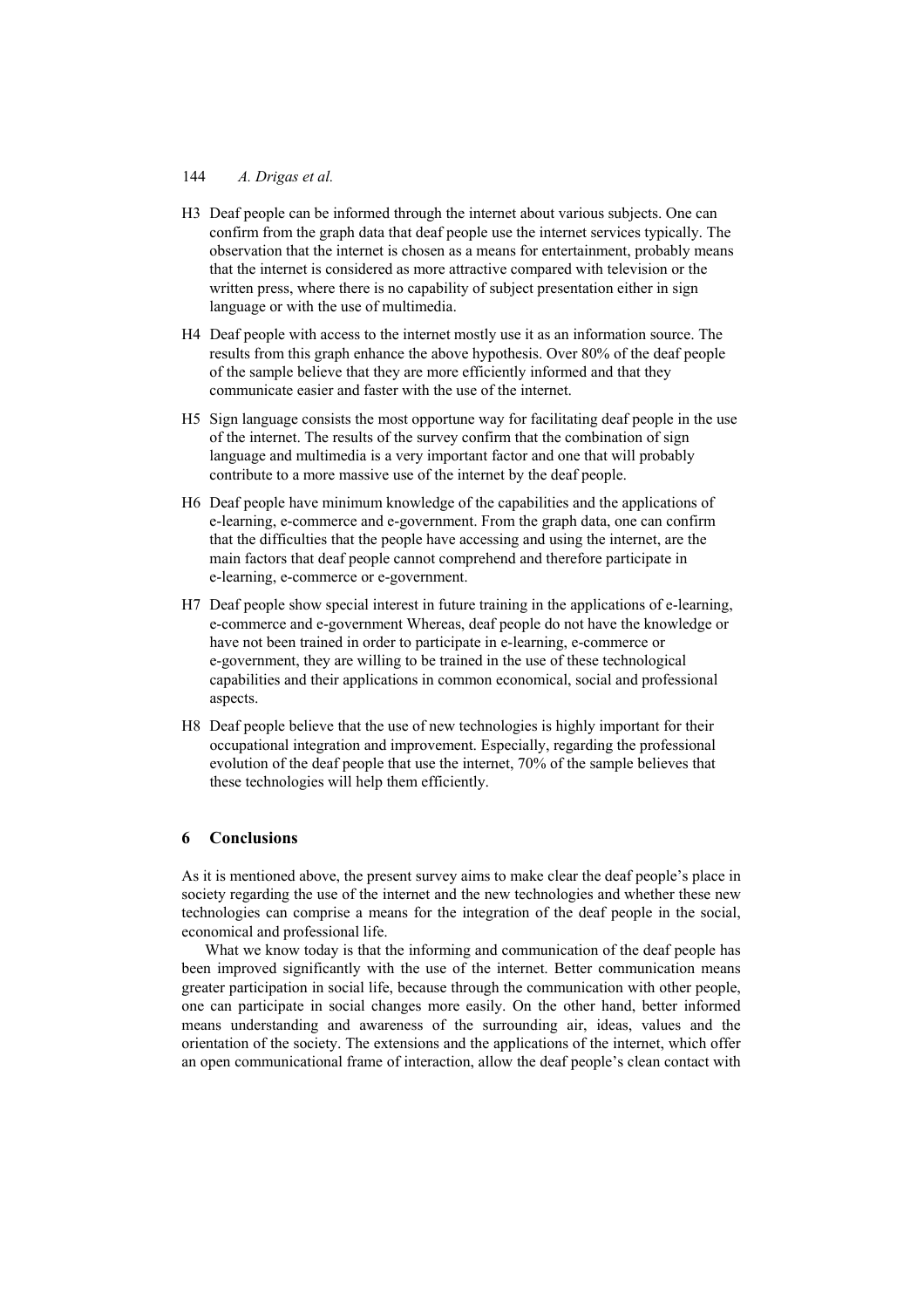all the possible receivers, whether they are deaf or not, putting an definitive end to deaf people's social blockade and exclusion from social life and activities.

#### **References**

- Akach, P. and Woodford, D. (2000) *Deafness: A Guide for Parents, Teachers and Community Workers*, United Nations Educational, Scientific and Cultural Organization, ED-2000/WS/33, UNESCO Document.
- Bose, R. (2004) 'Information technologies for education and training in e-government', Paper presented at the *International Conference on Information Technology: Coding and Computing*, 5–7 April, Las Vegas, USA.
- Bozinis, A.I. and Iakovou, E. (2005) 'Electronic democratic governance: problems, challenges and best practices', *Journal of Information Technology Impact*, Vol. 5, No. 2, pp.73–80.
- Caldow, J. (2004) 'E-democracy: putting down global roots', *Institute for Electronic Government*, IBM.
- Drigas, A.S., Vrettaros, J. and Kouremenos, D. (2004a) 'Teleeducation and e-learning services for teaching English as a second language to deaf people, whose first language is the sign language', *WSEAS Transactions on Information Science and Applications*, Vol. 1, No. 3, pp.834–842.
- Drigas, A.S., Vrettaros, J., Kouremenos, D. and Stavrou, L. (2004b) 'E-learning environment for deaf people in the e-commerce and new technologies sector', *WSEAS Transactions on Information Science and Applications*, Vol. 1, No. 5, pp.1189–1196.
- Henderson, V., Grinter, R.E. and Starner, T. (2005) 'Electronic communication by deaf teenagers', Technical report, Georgia Institute of Technology.
- Hughes, G., Hudgins, B. and MacDougall, J. (2004) 'Remote sign language interpretation using the internet', Paper presented at the *2nd Annual Conference on Communication Networks and Services Research*, 19–21 May, Fredericton, Canada.
- Kersting, S. (1997) 'Balancing between deaf and hearing worlds: reflections of mainstreamed college students on relationships and social interaction', *Journal of Deaf Studies and Deaf Education*, Vol. 2, No. 4, pp.252–263.
- Lytras, M.D. (2007a) 'Teaching in the knowledge society: an art of passion', *International Journal of Teaching and Case Studies*, Vol. 1, Nos. 1/2, pp.1–9.
- Lytras, M.D. (2007b) 'The semantic electronic government: knowledge management for citizen relationship and new assessment scenarios', *Electronic Government, An International Journal*, Vol. 3, No. 1, pp.5–17.
- Lytras, M.D. and Sicilia, M.A. (2005) 'The knowledge society: a manifesto for knowledge and learning', *International Journal of Knowledge and Learning*, Vol. 1, Nos. 1/2, pp.1–11.
- Molla, A. and Al-Jaghoub, S. (2007) 'Evaluating digital inclusion projects: a livelihood approach', *International Journal of Knowledge and Learning*, Vol. 3, No. 6, pp.592–611.
- Riley, T.B. and Riley, C.G. (2003) 'E-governance to e-democracy: examining the evolution', *International Tracking Survey Report*, No. 5.
- Sanger, L.M. (2006) 'The future of free information', *Digital Universe Journal*, No. 2006-1, Digital Universe Foundation.
- Swain, J. and French, S. (2004) 'Disability and communication: listening is not enough', in Barrett, S., Komarony, C., Robb, M. and Rogers, A. (Eds.): *Communication, Relationships and Care: A Reader*, pp.220–234.
- Twining, P. (2007) 'Discussing ICT, aspirations and targets for education: international perspectives', *International Journal of Knowledge and Learning*, Vol. 3, Nos. 2/3, pp.154–170.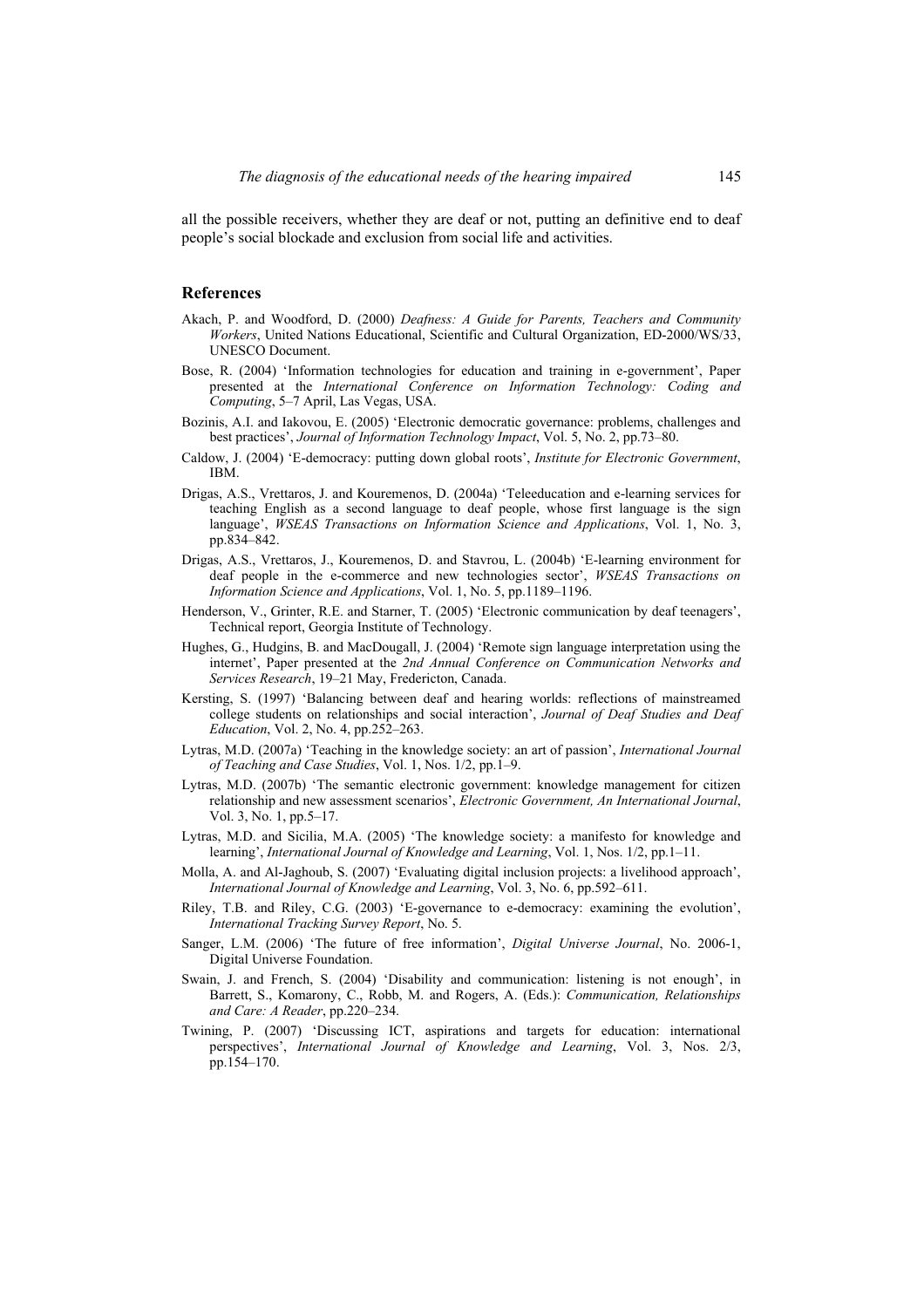# **Appendix: graphs - figures**

Figure 1 Capability of using the computer's applications (see online version for colours)

Do you know how to use a Computer?



Figure 2 Knowledge of foreign languages (see online version for colours)



Figure 3 Interests regarding the internet (see online version for colours)

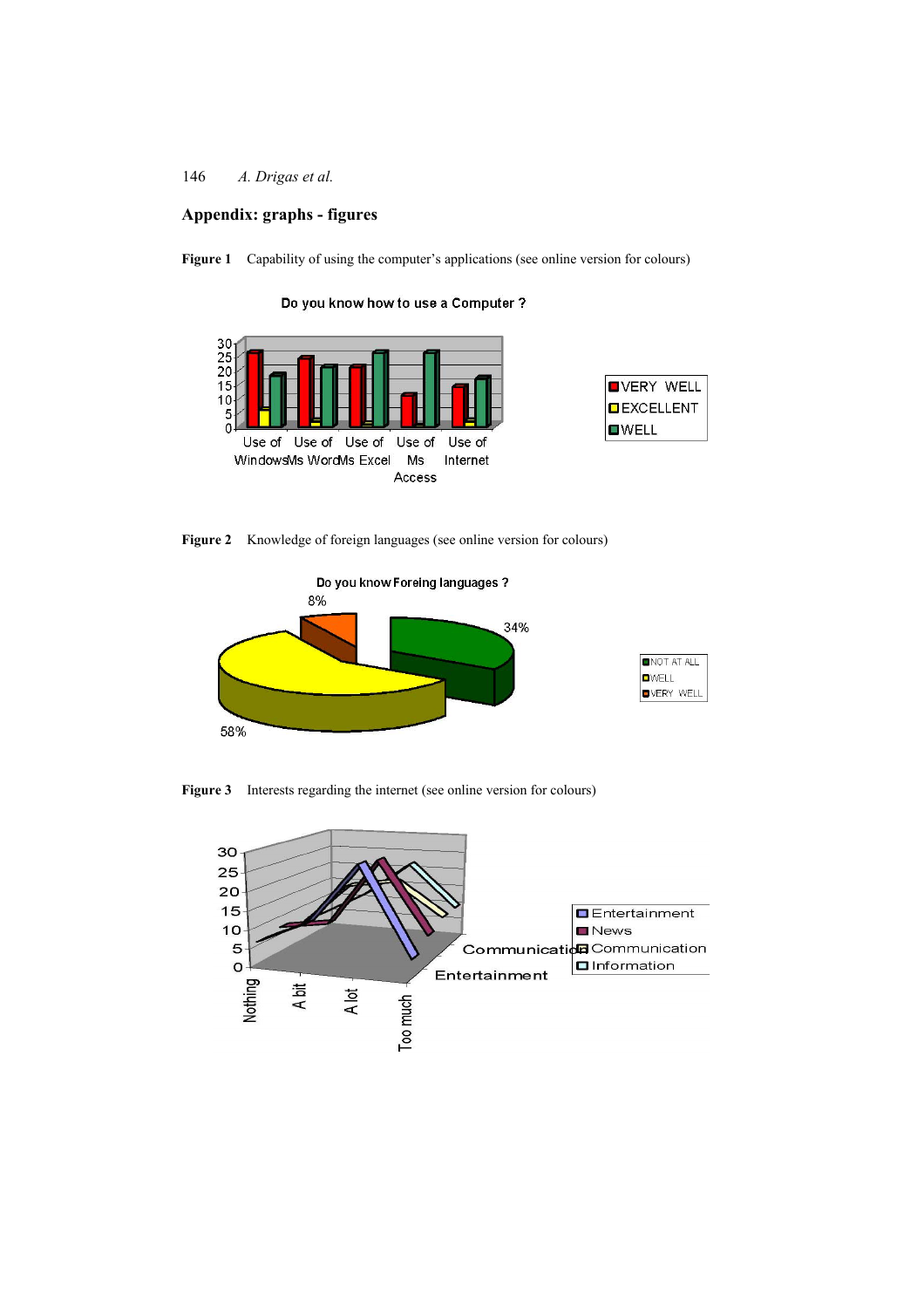**Figure 4** The internet as an information and communication medium for the deaf people (see online version for colours)





**Figure 5** The contribution of sign language, multimedia and text in the use of the internet by deaf people (see online version for colours)



**Figure 6** The familiarity of the deaf people with e-learning, e-commerce and e-government (see online version for colours)



# Are you familiar with the following concepts?